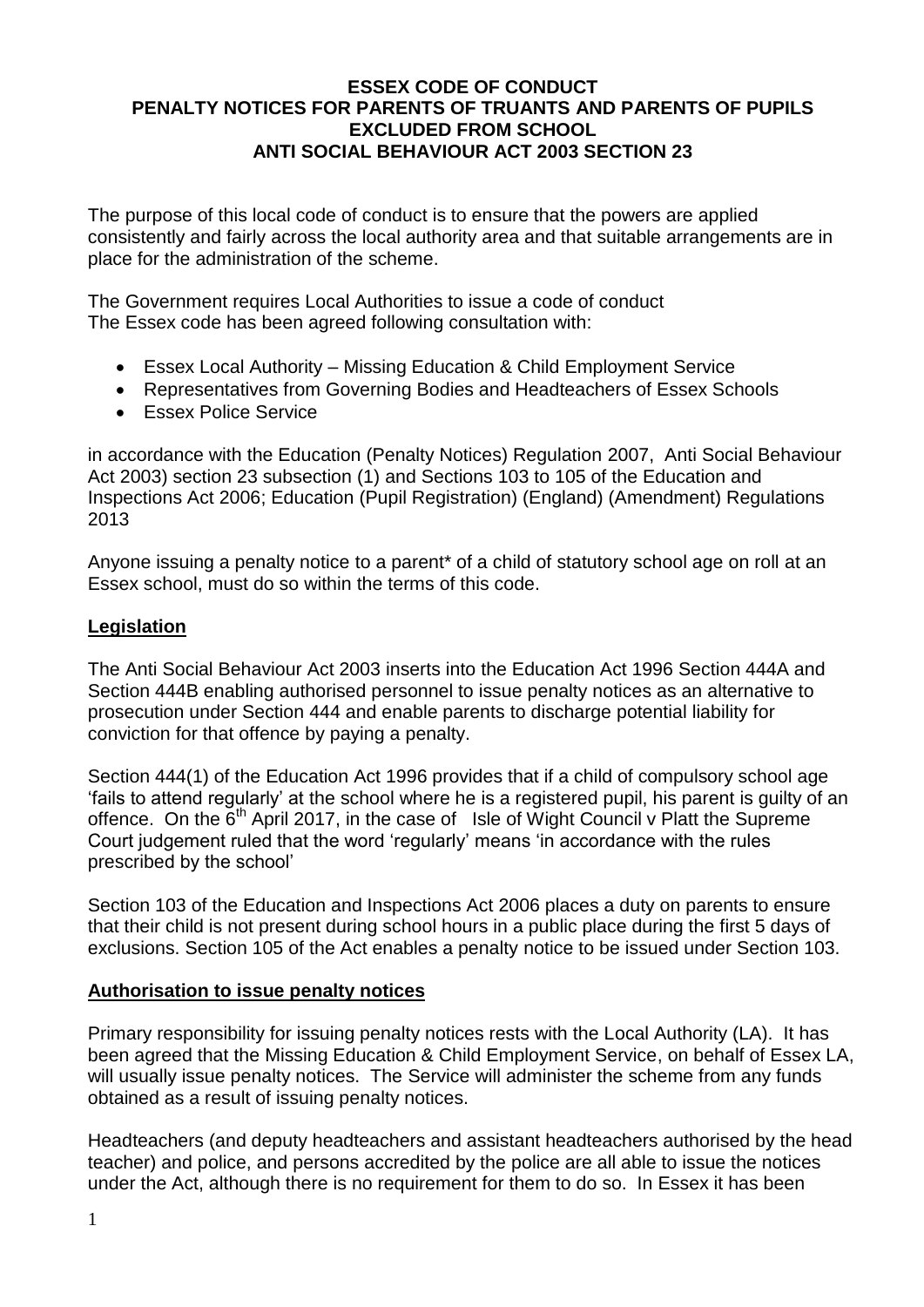agreed that the Police will not issue penalty notices to parents of truants, but persons accredited by them may do so. Schools will not generally issue penalty notices but where a Headteacher (or their designated deputy) or accredited person decides that a penalty notice is to be served, they must email [ME&CE.legal@essex.gov.uk](mailto:ME&CE.legal@essex.gov.uk) to ascertain if there is any current legal action. A response will be sent within 24 hours. This will avoid a penalty notice being issued when the Local Authority is instigating legal intervention proceedings for irregular school attendance.

#### **Circumstances in which a penalty notice may be issued**

Penalty Notices apply to pupils of statutory school age which finishes in year 11. Essex partners have agreed to use penalty notices for the following circumstances:

## **Penalty notices for irregular school attendance /leave of absence \*\***

Penalty notices may be issued where there has been at least 10 sessions of unauthorised absence during the previous ten school weeks. This includes unauthorised late arrivals, coded U, which count as unauthorised absence for the whole session.

In addition to the above criteria, due to the importance of pupils settling into school at the commencement of the school year, penalty notices may also be issued if there have been at least 6 consecutive sessions of unauthorised leave of absence during the first two weeks of September due to a term-time holiday.

#### Number of penalty notices which can be issued for truancy/unauthorised absence

Discretion will be used to enable up to two penalty notices to be issued to each parent for each child within a twelve month period. If the law continues to be broken around school attendance the Missing Education and Child Employment Service legal intervention process will be used.

#### **Pupil identified during a school attendance and exclusion sweep**

School attendance and exclusion sweeps take place in Essex and children stopped are often with parents condoning the absence.

If the Headteacher does not authorise the absence of a pupil stopped by a Local Authority Investigation Officer and Police Officer on a sweep and there has been at least 10 unauthorised absences for that pupil during the preceding 10 schools weeks, school will issue a warning letter to the parent within 14 days. If there are any further absences that are not authorised by the head teacher, during the next 6 schools weeks the school will complete a request, signed by the Headteacher (or their designated deputy), for issue of a penalty notice and send to the Missing Education and Child Employment Service . The Missing Education and Child Employment Service may then issue a penalty notice.

#### Number of Penalty Notices which can be issued for pupils identified during a school attendance and exclusion sweep.

Essex will issue no more than two penalty notices to a parent in a twelve month period for pupils identified on a school attendance and exclusion sweep. If the law continues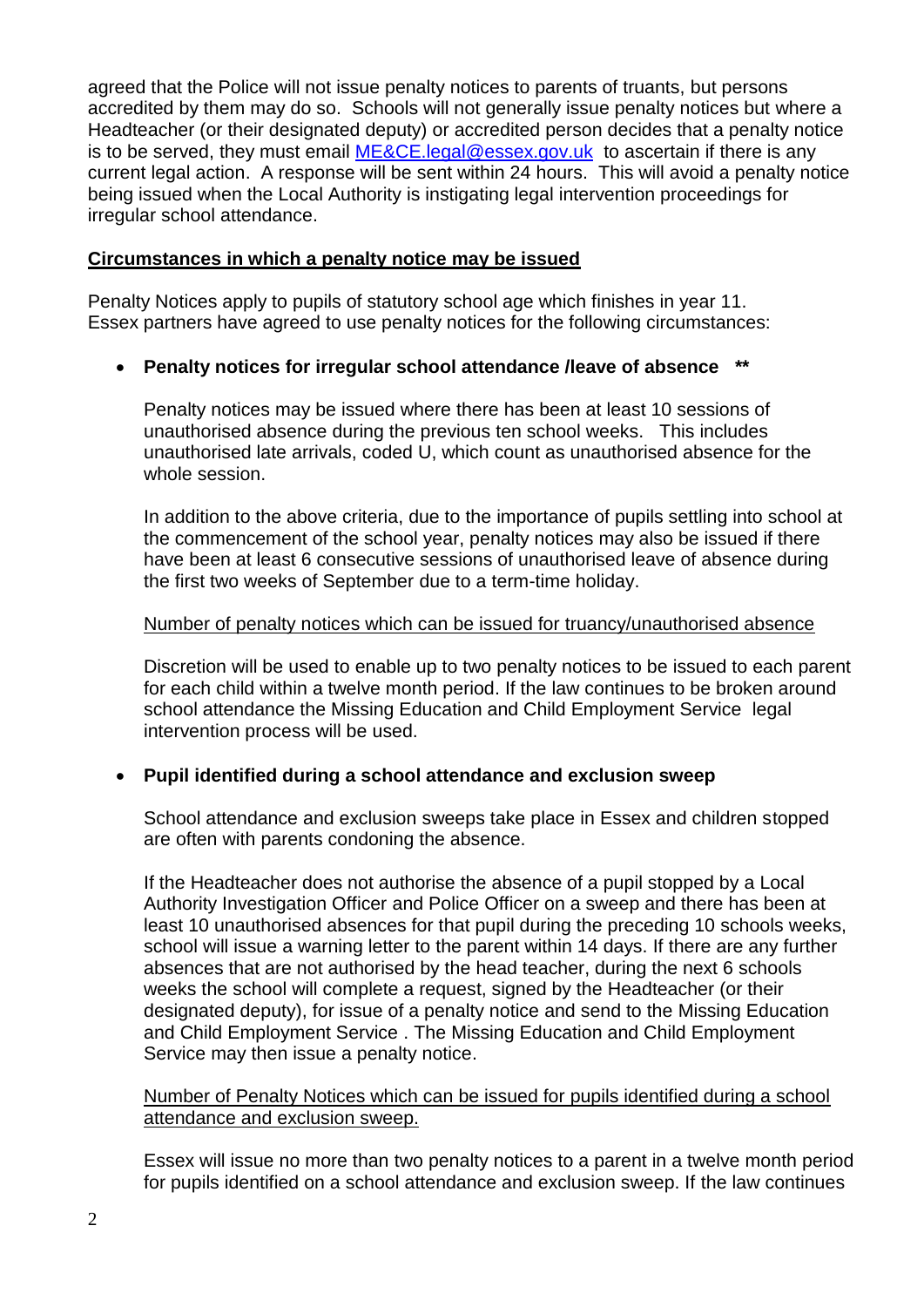to be broken around school attendance the Missing Education and Child Employment Service legal intervention process will be used.

# **Excluded children**

When a child is excluded from school, the parent will be responsible for ensuring that their child is not found in a public place during normal school hours on the first five days of each and every fixed period or permanent exclusion. (Section 103 Education and Inspections Act)

The excluding school must have issued notice to the parent informing them of their duty and warning that a penalty notice could be issued.

Where there is more than one person liable for the offence, a separate notice may be issued to each person.

Where a pupil is present in a public place in the first five days of a fixed period exclusion the Essex Local Authority would issue a penalty notice if the school is in their area. Where the child has been permanently excluded, it would be the authority where the child resides.

#### Number of penalty notices which can be issued for exclusion

Essex will issue a maximum of 5 penalty notices per parent for each child during a 12 month period.

#### Number of penalty notices which can be issued for unauthorised leave of absence

Essex will issue no more than two penalty notices to a parent in a twelve month period for unauthorised leave of absence. If the law continues to be broken around school attendance the Missing Education and Child Employment Service legal intervention process will be used.

#### **Payment of Penalty Notice**

The penalty for each parent is £60 for each child if paid within 21 days of receipt of the notice, rising to £120 if paid after 21 days but within 28 days of receipt of the notice (service by post is deemed to have been effected, unless the contrary is proved, on the second working day after posting the notice by first class post).

All penalties are paid to the LA and revenue generated is retained to administer the system and contribute towards S444 prosecutions.

If the penalty is not paid in full by the end of the 28 day period Essex Missing Education and Child Employment Service will either prosecute for the offence to which the notice applies or withdraw the notice. The prosecution is not for non-payment of the notice but is a prosecution for irregular school attendance – Education Act 1996 Section 444 (1)